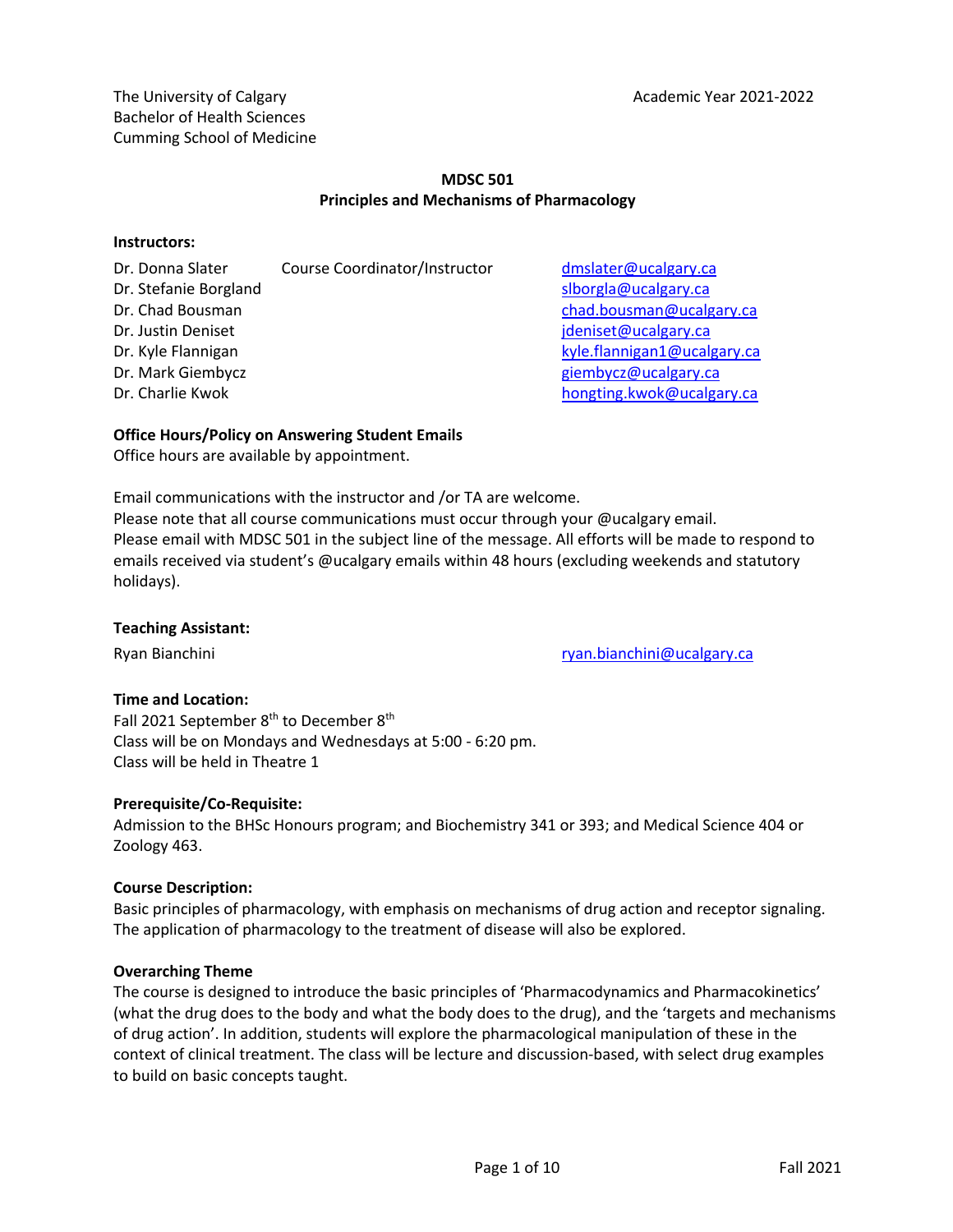## **Global Objectives**

- To introduce basic concepts of pharmacology, including how drugs act along with factors that may affect their absorption, distribution, metabolism, and elimination within the body
- To develop a working knowledge of key pharmacology terms and concepts
- To facilitate the ability to integrate information provided and apply to the principles and mechanisms of pharmacology in the context of select disease and or pathologies
- To be able to critically evaluate evidence and appreciate some reasons why drugs do not always have the desired effect

## **Course Learning Outcomes**

By the end of this course, students will be able to:

- 1. Define and differentiate the main pharmacodynamics terms (e.g. drug, ligand, receptor, antagonist, agonist, partial agonists, receptor reserve, affinity, efficacy). List the main targets for drug action (e.g. receptors, enzymes, ion channels) and outline the translation into biological responses: i.e. signal transduction mechanisms, gene transcription
- 2. Explain the principles of pharmacokinetics (ADME) and describe why an understanding of each is important for clinical pharmacology
- 3. Explain why select patients (e.g. elderly, children, pregnancy, disease state) may respond differently to drugs
- 4. Describe the basic pathophysiology of select diseases or health problems (e.g. asthma, COPD, hypertension, GI motility, preterm labour, pain, drug abuse), the main classes of drug treatments / mechanism of action, and place these into context of the above principles
- 5. Investigate a drug in clinical use, describe the main treatment of the drug, adverse outcomes, contraindications, and possible drug interactions, critically assess the literature, and using pharmacological principles above hypothesize why these might be occurring
- 6. Facilitate classroom learning, by presenting scientific / clinical findings and addressing questions to a broad audience

## **Learning Resources**

There is no assigned textbook for this course Any readings / links to readings will be posted on D2L Access to library resources will be required.

## **Recommended Textbooks/Readings**

Supplemental Reading: Rang and Dale's Pharmacology

- 6<sup>th</sup> edition. By HP Rang, MM Dale, JM Ritter & RJ Flower
- 7<sup>th</sup> edition. By HP Rang, MM Dale, JM Ritter, RJ Flower & G Henderson
- 8<sup>th</sup> edition. By HP Rang, JM Ritter, RJ Flower & G Henderson
- 9<sup>th</sup> edition. By JM Ritter, RJ Flower, G Henderson, Loke YK, MacEwan D & HP Rang,

Any of the above are recommended to supplement lectures. Copies are kept in the library.

## **Learning Technology Requirements**

Brightspace (by D2L) is located on the University of Calgary server and will be used extensively for communication with students. **It is the student's responsibility to ensure that they receive all posted communications and documents and that they receive emails sent by instructors or fellow students through D2L.** Only your @ucalgary.ca email address may be linked to D2L. Please ensure that you are regularly checking your @ucalgary.ca account.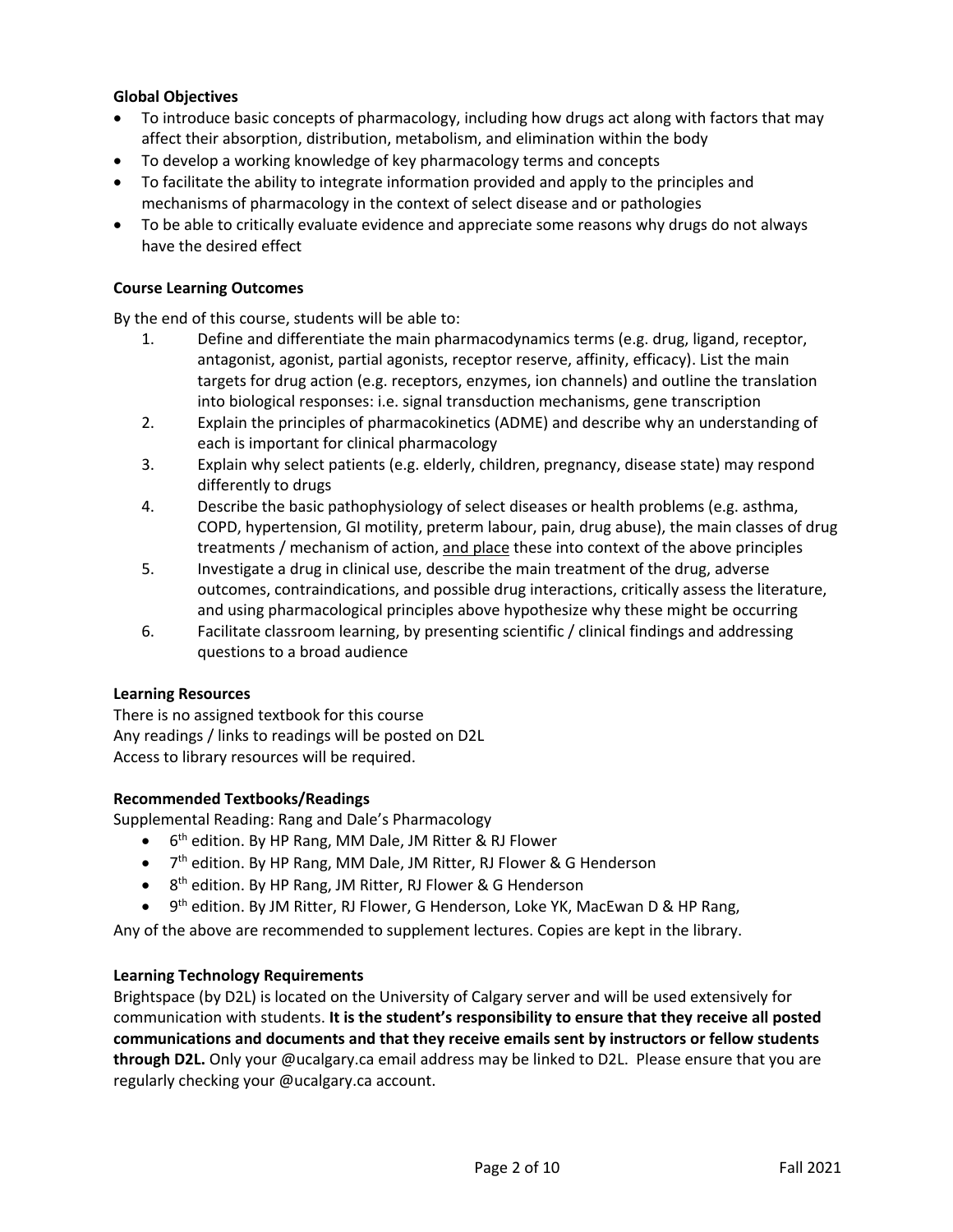# **Evaluation**

The University policy on grading and related matters is described in section F of the 2021-2022 Calendar.

| <b>Description</b>                      | % grade | Due Date                            | <b>LOs</b> |
|-----------------------------------------|---------|-------------------------------------|------------|
| Assignment #1 (Basic Principles L1-9)   | 25%     |                                     | $1 - 3$    |
| Open book worksheet                     |         | Friday Oct 15 <sup>th</sup> 11:59pm |            |
| Assignment #2 (Special topics L10-18)   | 25%     | Friday Nov 26 <sup>th</sup> 11:59pm | 4          |
| Open book worksheet                     |         |                                     |            |
| Individual Drug Report                  | 25%     | Friday Dec $10^{th}$ , 11:59pm      | $1 - 5$    |
| 10 mins Presentation                    | 15%     | Slides to D2L 24 hours before       | $1 - 6$    |
| Drug summary (with partner)             |         | presentation                        |            |
| Participation - Student attend and asks | 10%     | Participate in class discussion     | 6          |
| Qs on student presentations             |         |                                     |            |

In determining the overall grade in the course, the following weights will be used:

Guidelines and Rubrics for each component will be provided on D2L.

There is no final exam for this course.

Students who do not complete Assignment #1, Assignment #2, and the Student Presentation prior to the end of term will be considered as not having completed the course; this will be reflected on the student's official transcript as 'Incomplete'. In the absence of medical or other documented reasons, the instructor reserves the right to award an 'Incomplete'.

A student's final grade for the course is the sum of the separate assignments. It is not necessary to pass each assignment separately in order to pass the course.

# **A Note regarding Writing Assignments:**

Writing skills are important to academic study in all disciplines. In keeping with the University of Calgary's emphasis on the importance of academic writing in student assignments (section E.2 of 2021- 22 Calendar), writing is emphasized, and the grading thereof in determining a student's mark in this course. The Bachelor of Health Sciences values excellence in writing. Competence in writing entails skills in crafting logical, clear, coherent, non-redundant sentences, paragraphs and broader arguments, as well as skills with the mechanics of writing (grammar, spelling, punctuation). Sources used in research papers must be properly documented. The University of Calgary offers instructional services through the Students' Success Centre's Writing Support Services (http://www.ucalgary.ca/writingsupport/) for students seeking feedback on assignments or seeking to improve their general writing skills. Students are **strongly encouraged** to take advantage of these programs.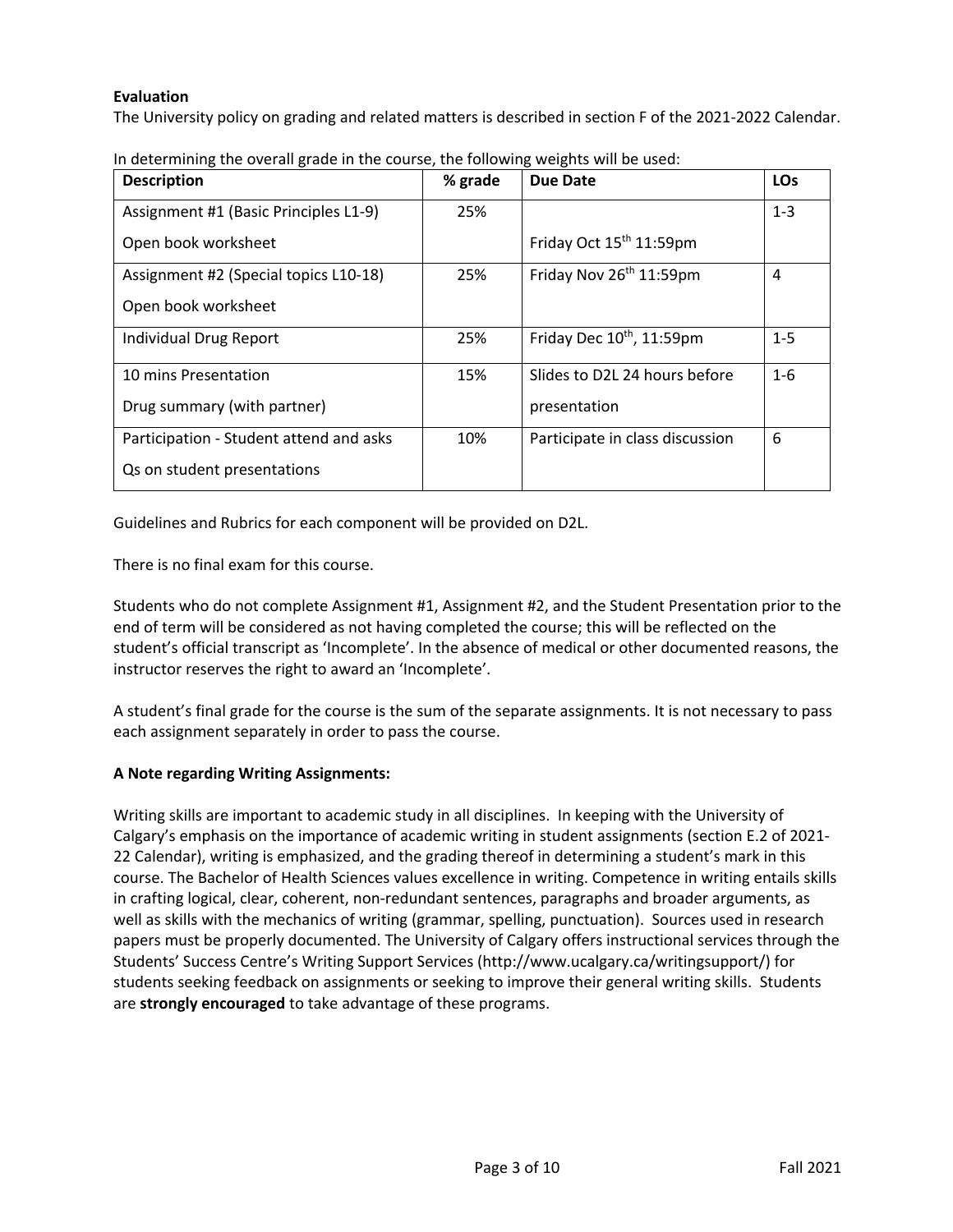#### **Grading Scheme:**

| <b>Letter Grade</b> | <b>Description</b>                   | Percentage |
|---------------------|--------------------------------------|------------|
| $A+$                | <b>Outstanding performance</b>       | 95-100     |
| A                   | <b>Excellent performance</b>         | 90-94.99   |
| А-                  | Approaching excellent performance    | 85-89      |
| $B+$                | Exceeding good performance           | 80-84      |
| B                   | Good performance                     | 75-79      |
| <b>B-</b>           | Approaching good performance         | 70-74      |
| $C+$                | Exceeding satisfactory performance   | 65-69      |
| C                   | Satisfactory performance             | 60-64      |
| $C-$                | Approaching satisfactory performance | 57-59      |
| D+                  | Marginal pass                        | 54-56      |
| D                   | Minimal pass                         | 50-53      |
| F                   | Did not meet course requirements     | $0 - 49$   |

## **Missed Components of Term Work:**

**Students will lose 5% per day late past the deadline for all assignments**. Assignments will **NOT** be accepted more than 72 hours after the posted deadline and students failing to submit any assignment within this time frame will receive a mark of zero.

It is the agreement of all Faculty involved in MDSC501 that **extensions will NOT be granted** on any assignment. **The only exceptions to this are those in keeping with the University Calendar (debilitating illness, religious conviction, or severe domestic affliction) that are received in writing and with supporting documentation**. Traffic jams and late or full buses are common events in Calgary and are NOT acceptable reasons for late arrivals to class, meetings and examinations. Please note that while absences are permitted for religious reasons, students are responsible for **providing advance notice** and adhering to other guidelines on this matter, as outlined in the University Calendar (https://www.ucalgary.ca/pubs/calendar/current/e-4.html).

## **Course Evaluations and Student Feedback**

Student feedback will be sought at the end of the course through the Universal Student Rating of Instruction (USRI) and a qualitative student evaluation. Students are welcome to discuss the process and content of the course at any time with the instructor. Students may also address any concerns they may have with Dr. Ebba Kurz, Associate Dean (Undergraduate Health and Science Education) in the Cumming School of Medicine (kurz@ucalgary.ca).

## **Attendance**

Attendance at lectures is strongly encouraged. Posted lecture notes provide the basic information required; however, in class questions and discussion in the lecture will add depth to the knowledge base and facilitate greater success in the course assignments.

Attendance is recommended as 10% of the final grade is based upon participation in class discussions of student presentations.

## **Conduct During Lectures**

The classroom should be respected as a safe place to share ideas without judgement - a community in which we can all learn from one another. Students are expected to frame their comments and questions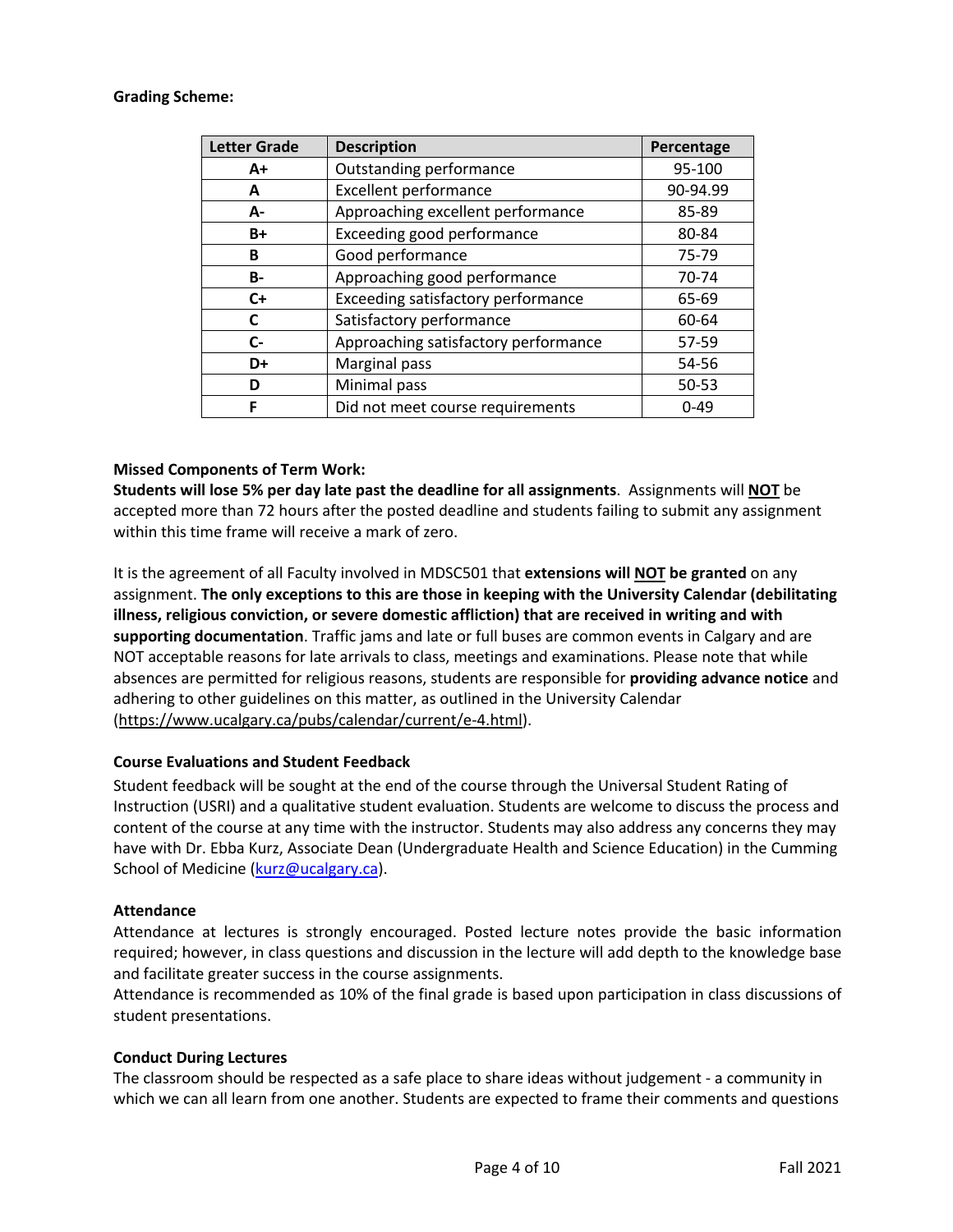to lecturers in respectful and appropriate language, always maintaining sensitivity towards the topic. Students, employees, and academic staff are also expected to demonstrate behaviour in class that promotes and maintains a positive and productive learning environment.

As members of the University community, students, employees and academic staff are expected to demonstrate conduct that is consistent with the University of Calgary Calendar, the Code of Conduct and Non-Academic Misconduct policy and procedures, which can be found at https://www.ucalgary.ca/legal-services/university-policies-procedures.

## **Students are expected to take notes during class and should not rely solely on material supplied by the instructors.**

## **Use of Internet and Electronic Communication Devices in Class**

The Bachelor of Health Sciences program aims to create a supportive and respectful learning environment for all students. The use of laptop and mobile devices is acceptable when used in a manner appropriate to the course and classroom activities. However, research studies have found that inappropriate/off-topic use of electronic devices in the classroom negatively affects the learning of others during class time.

Students are responsible for being aware of the University's Internet and email use policy, which can be found at https://www.ucalgary.ca/policies/files/policies/electronic-communications-policy.pdf .

## **UNIVERSITY OF CALGARY POLICIES AND SUPPORTS**

## **Copyright**

All students are required to reach the University of Calgary policy on Acceptable Use of Material Protected by Copyright (https://www.ucalgary.ca/policies/files/policies/acceptable-use-of-materialprotected-by-copyright-policy.pdf) and requirements of the Copyright Act (https://lawslois.justice.gc.ca/eng/acts/C-42/index.html) to ensure they are aware of the consequences of unauthorized sharing of course materials (including instructor notes, electronic versions of textbooks, etc.). Students who use material protected by copyright in violation of this policy may be disciplined under the Non-Academic Misconduct Policy https://www.ucalgary.ca/pubs/calendar/current/k.html.

## **Instructor Intellectual Property**

Course materials created by instructors (including course outlines, presentations and posted notes, labs, case studies, assignments and exams) remain the intellectual property of the instructor. These materials may **NOT** be reproduced, redistributed or copied without the explicit consent of the professor. **The posting of course materials to third-party websites such as note-sharing sites without permission is prohibited**. Sharing of extracts of these course materials with other students enrolled in the course *at the same time* may be allowed under fair dealing.

## **Academic Accommodations**

It is the student's responsibility to request academic accommodations according to the University policies and procedures listed below. The Student Accommodations policy is available at https://ucalgary.ca/student-services/access/prospective-students/academic-accommodations. Students needing an accommodation based on disability or medical concerns should contact Student Accessibility Services (SAS) in accordance with the Procedure for Accommodations for Students with Disabilities (https://www.ucalgary.ca/policies/files/policies/procedure-for-accommodations-for-students-with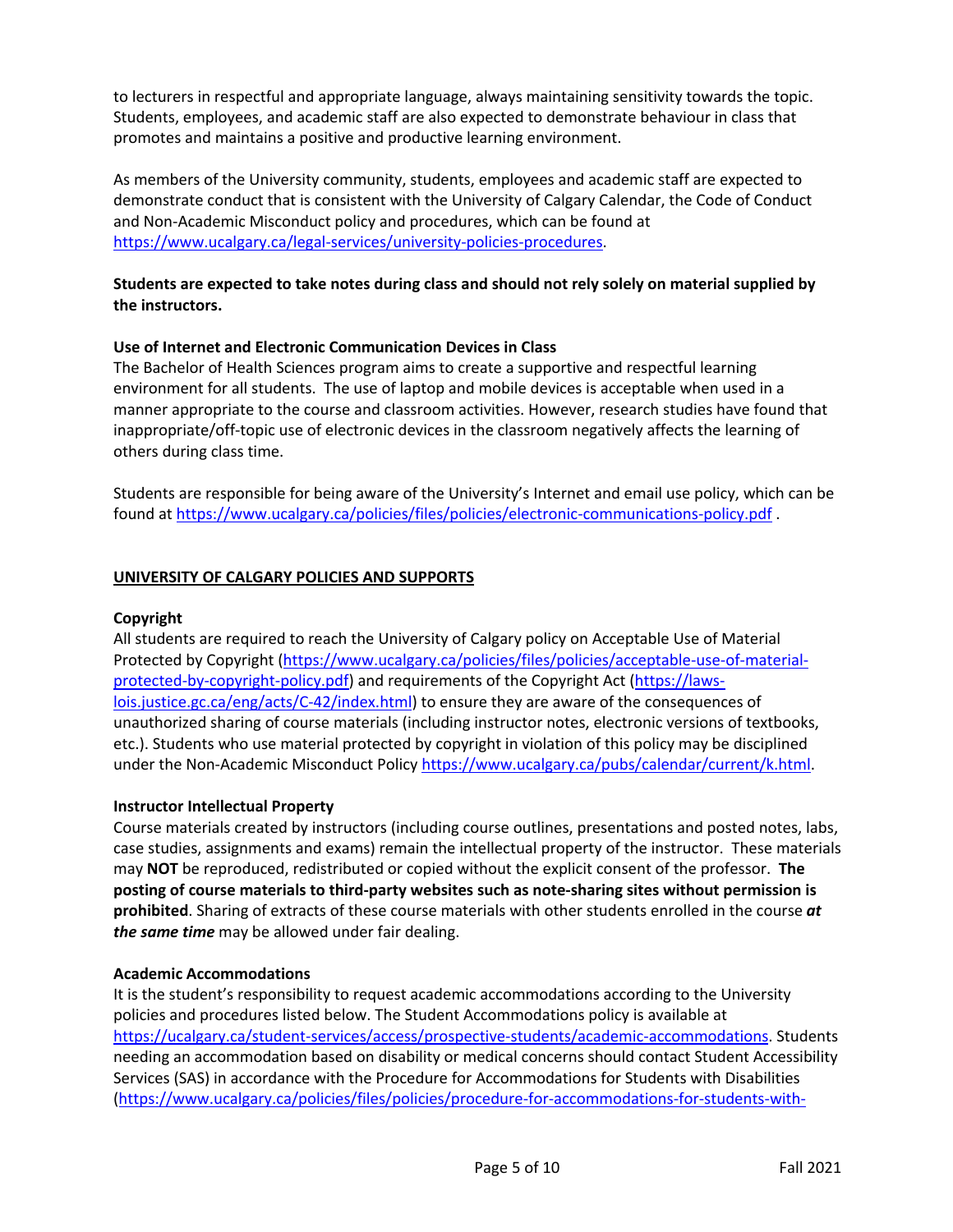disabilities.pdf ). SAS will process the request and issue letters of accommodations to instructors. For additional information on support services and accommodations for students with disabilities, visit www.ucalgary.ca/access/ .

Students who require an accommodation in relation to their coursework based on a protected ground other than disability should communicate this need in writing to Dr. Ebba Kurz (kurz@ucalgary.ca), Associate Dean (Undergraduate Health and Science Education).

## **Academic Misconduct**

The University of Calgary is committed to the highest standards of academic integrity and honesty. The University of Calgary has created rules to govern all its members regarding the creation of knowledge and the demonstration of knowledge having been learned.

Academic Misconduct refers to student behaviour that compromises proper assessment of a student's academic activities and includes (but is not limited to): cheating, fabrication, falsification, plagiarism, unauthorized assistance, failure to comply with an instructor's expectations regarding conduct required of students completing academic assessments in their courses, and failure to comply with exam regulations applied by the Registrar. **It also includes using of third-party websites/services to access past/current course material, essay/assignment writing services, or real-time assistance in completing assessments, seeking answers to assessment questions and similar, whether paid, bartered or unpaid.**

For information of the Student Academic Misconduct Policy and Procedures, please visit; https://ucalgary.ca/policies/files/policies/student-academic-misconduct-policy.pdf https://ucalgary.ca/policies/files/policies/student-academic-misconduct-procedure.pdf

Additional information is available on the Academic Integrity website at: https://ucalgary.ca/studentservices/student-success/learning/academic-integrity.

# **Recording of Lectures**

Audio or video recording of lectures (or similar) is prohibited except where explicit permission has been received from the instructor.

# **Freedom of Information and Protection of Privacy Act**

Student information will be collected in accordance with typical (or usual) classroom practice. Students' assignments will be accessible only by the authorized course faculty. Private information related to the individual student is treated with the utmost regard by the faculty at the University of Calgary

## **Appeals**

If there is a concern with the course, academic matter or a grade, first communicate with the instructor. If these concerns cannot be resolved, students can proceed with an academic appeal, as per Section I of the University Calendar. Students must follow the official reappraisal/appeal process and may contact the Student Ombuds' Office (http://www.ucalgary.ca/ombuds) for assistance with this and with any other academic concerns, including academic and non-academic misconduct. Students should be aware that concerns about graded term work may only be initiated **within 10 business days** of first being notified of the grade. https://www.ucalgary.ca/pubs/calendar/current/i-2.html

## **Media recording for self-assessment of teaching practices**

The instructor may use media recordings as a tool for self-assessment of their teaching practices. Although the recording device will be fixed on the instructor, it is possible that student participation in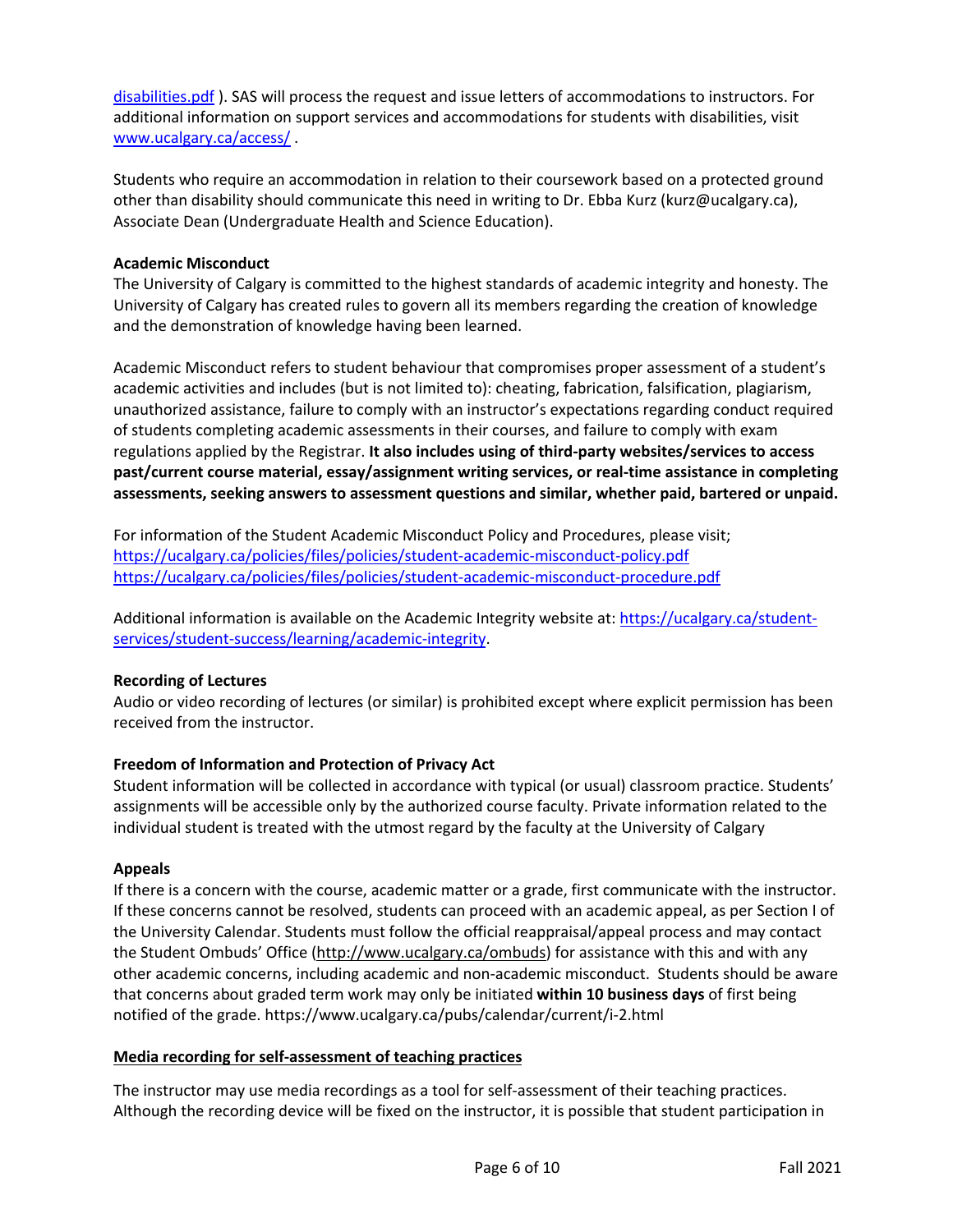the course may be inadvertently captured. These recordings will be used for instructor self-assessment only and will not be used for any other purpose.

## **Sexual Violence Policy**

The University recognizes that all members of the University Community should be able to learn, work, teach and live in an environment where they are free from harassment, discrimination, and violence. The University of Calgary's sexual violence policy guides us in how we respond to incidents of sexual violence, including supports available to those who have experienced or witnessed sexual violence, or those who are alleged to have committed sexual violence. It provides clear response procedures and timelines, defines complex concepts, and addresses incidents that occur off-campus in certain circumstances. Please see the policy available at https://www.ucalgary.ca/policies/files/policies/sexualviolence-policy.pdf

## **Resources for Support of Student Learning, Success, Safety and Wellness**

| <b>Student Success Centre</b>  | http://www.ucalgary.ca/ssc/            |
|--------------------------------|----------------------------------------|
| <b>Student Wellness Centre</b> | http://www.ucalgary.ca/wellnesscentre/ |
| Distress Centre                | http://www.distresscentre.com/         |
| <b>Library Resources</b>       | http://library.ucalgary.ca             |

## **Wellness and Mental Health Resources**

The University of Calgary recognizes the pivotal role that student mental health plays in physical health, social connectedness and academic success, and aspires to create a caring and supportive campus community where individuals can freely talk about mental health and receive supports when needed. We encourage you to explore the excellent mental health resources available throughout the university community, such as counselling, self-help resources, peer support or skills-building available through the SU Wellness Centre (https://www.ucalgary.ca/wellnesscentre/services/mental-health-services) and the Campus Mental Health Strategy (http://www.ucalgary.ca/mentalhealth/).

# **Student Ombuds' Office**

The Student Ombuds' Office supports and provides a safe, neutral space for students. For more information, please visit www.ucalgary.ca/ombuds/ or email ombuds@ucalgary.ca

## **BHSc Student Faculty Liaison Committee (SFLC)**

The BHSc SFLC, with elected representatives from all majors, serves to raise issues of interest to BHSc students to the program administration, including items pertaining to curriculum, scheduling and events. A list of current representatives can be found on the BHSc website.

# **Student Union (SU) Information**

The SU Vice-President Academic can be reached at (403) 220-3911 or suvpaca@ucalgary.ca; the SU representatives for the Cumming School of Medicine can be reached at medrep1@su.ucalgary.ca or medrep2@su.ucalgary.ca.

## **Student Success Centre**

The Student Success Centre provides services and programs to ensure students can make the most of their time at the University of Calgary. Our advisors, learning support staff, and writing support staff assist students in enhancing their skills and achieving their academic goals. They provide tailored learning support and advising programs, as well as one-on-one services, free of charge to all undergraduate and graduate students. For more information visit: https://www.ucalgary.ca/studentservices/student-success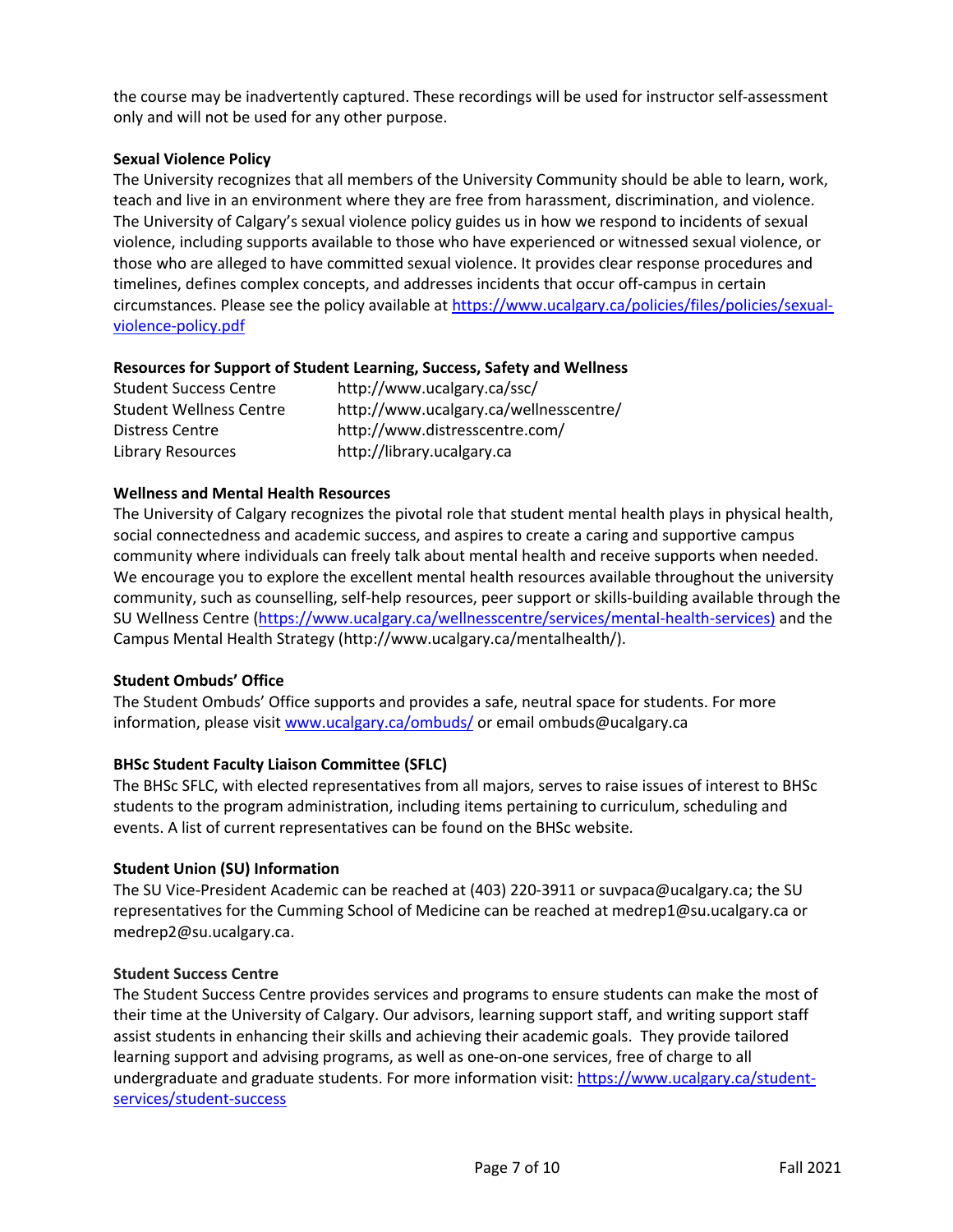## **Emergency Evacuation/Assembly Points**

As part of the University of Calgary Emergency Evacuation plan, students, faculty, and staff should locate the closest Assembly Point in case of Fire Alarm. Safety signage is posted throughout the campus showing the locations and the possible route to these locations. All students, faculty, and staff are expected to promptly make their way to the nearest Assembly Point if the Fire Alarm is activated. No one is to return into campus facilities until an all clear is given to the warden in charge of the Assembly Area. For more information, see https://www.ucalgary.ca/emergencyplan/buildingevacuation/assembly-points

#### **Safewalk**

Campus security will escort individuals, day or night, anywhere on campus (including McMahon Stadium, Health Sciences Centre, Student Family Housing, the Alberta Children's Hospital and the University LRT station). Call 403-220-5333 or visit http://www.ucalgary.ca/security/safewalk. Use any campus phone, emergency phone or the yellow phone located at most parking lot pay booths. Please ensure your personal safety by taking advantage of this service.